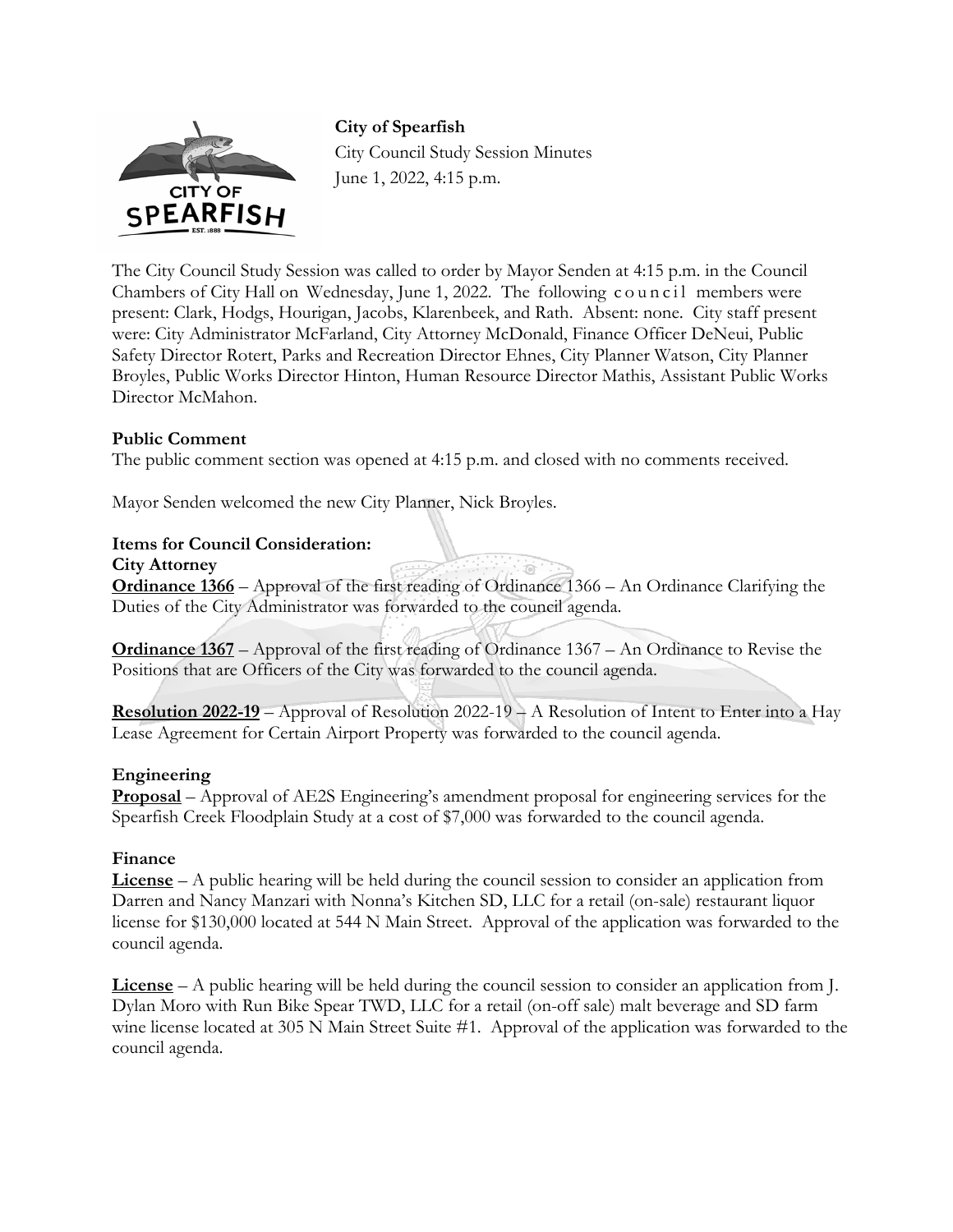**License** – A public hearing will be held during the council session to consider an application from Sodexo America, LLC @ Black Hills State University for a retail (on-off sale) malt beverage & SD farm wine license and a retail (on-off sale) wine license located at 1200 University Street. Approval of the application was forwarded to the council agenda.

## **Human Resources**

**Hire** – Hiring of Caleb Gallagher as a full-time (benefit-eligible) parks maintenance and forestry technician, grade 12, step 1, \$19.77 per hour, effective 6/27/2022, a replacement position was forwarded to the council consent agenda.

**Volunteer** – Adding Donald Werner to the volunteer firefighter list for 2022 was forwarded to the council consent agenda.

**Hire** – Hiring the following seasonal employees effective 6/7/2022, unless otherwise notated, was forwarded to the council consent agenda:

| Department       | Position                      | Wage                        |
|------------------|-------------------------------|-----------------------------|
| Rec & Aquatics   |                               |                             |
| Ashtyn Tieszen   | WSI/Lifeguard                 | \$15.00 (effective 5/18/22) |
| Aiden Kracht     | WSI/Lifeguard                 | \$15.00 (effective 5/26/22) |
| Lucie Tennant    | WSI/Lifeguard                 | \$15.00 (effective 5/18/22) |
| Jordyn Clevenger | WSI/Lifeguard                 | \$15.00                     |
| Parks Dept.      |                               |                             |
| Dean Dittus      | Seasonal Parks Summer Laborer | \$15.25 (effective 5/23/22) |

### **Parks and Recreation**

**Agreement** – Approval of the Sportsplex at Sky Ridge Maintenance Building Construction Administration (CA) Engineering Services Agreement with Structural Dynamics at a cost not to exceed \$59,751 was forwarded to the council agenda.

**Change Order** – Approval of Change Order #1 for the Sky Ridge restroom number 3 for a net increase of \$1,705.33 or 2.1 % was forwarded to the council agenda.

**MOU** – Approval of the Memorandum of Understanding (MOU) with BHSU and the Spearfish Adult Softball Association was forwarded to the council agenda.

# **Planning and Zoning**

**Plan** – A public hearing will be held during the council session on the C-1 Redevelopment Incentive Plan for 344 Main Street. Approval of the plan with conditions of approval was forwarded to the council agenda.

**Ordinance 1368** – Approval of the first reading and setting of a public hearing for June 21, 2022 for Ordinance 1368 – An Ordinance Amending Appendix A Zoning Definition Pertaining to a Vacate was forwarded to the council agenda.

**Ordinance 1369** – Approval of the first reading and setting of a public hearing for June 21, 2022 for Ordinance 1369 – An Ordinance Amending the C-1 Central Commercial Zoning District Regulations was forwarded to the council agenda.